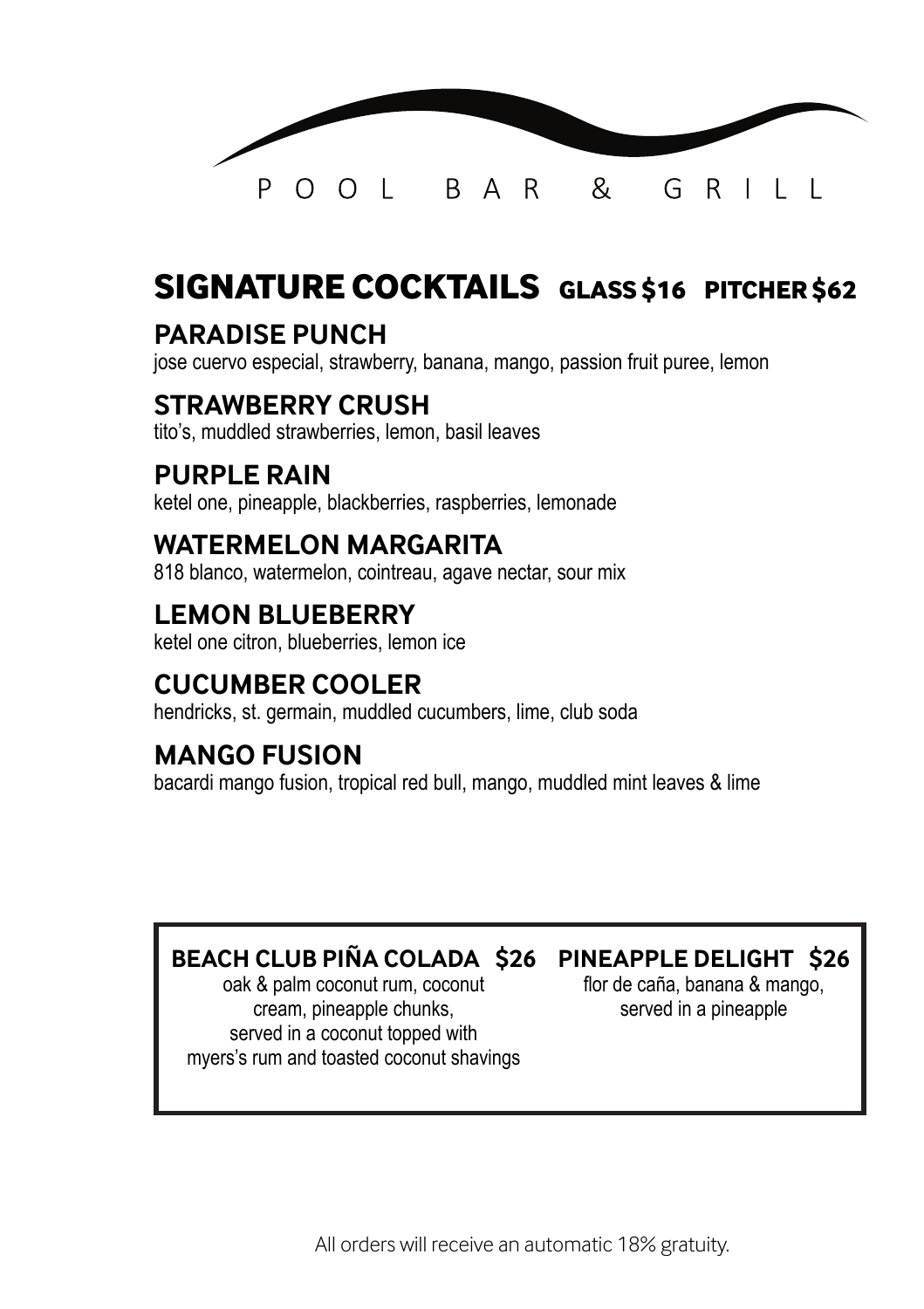# **WHITE SANGRIA GLASS \$12 PITCHER \$48**

pinot grigio, apricot brandy peach schnapps, sliced oranges & strawberries, pineapple chunks, orange & pineapple juice

## **RED**

merlot, grand marnier, apricot brandy, peach schnapps, sliced oranges & strawberries, pineapple chunks, orange & pineapple juice

## **DOMESTIC BEER \$8**

# **IMPORTED BEER \$9**

16 oz.

**BUD LIGHT**

**BUDWEISER**

**COORS LIGHT**

**MICHELOB ULTRA**

**MILLER LITE**

16 oz.

**CORONA**

**HEINEKEN**

# **BEER BUCKETS (5)**

**DOMESTIC \$32 IMPORTED \$36**

# **HARD SELTZER SINGLE \$8 BUCKET (5) \$32**

12oz. can

**WHITE CLAW**

BLACK CHERRY OR LIME FLAVOR

**HIGH NOON**

PINEAPPLE OR WATERMELON FLAVOR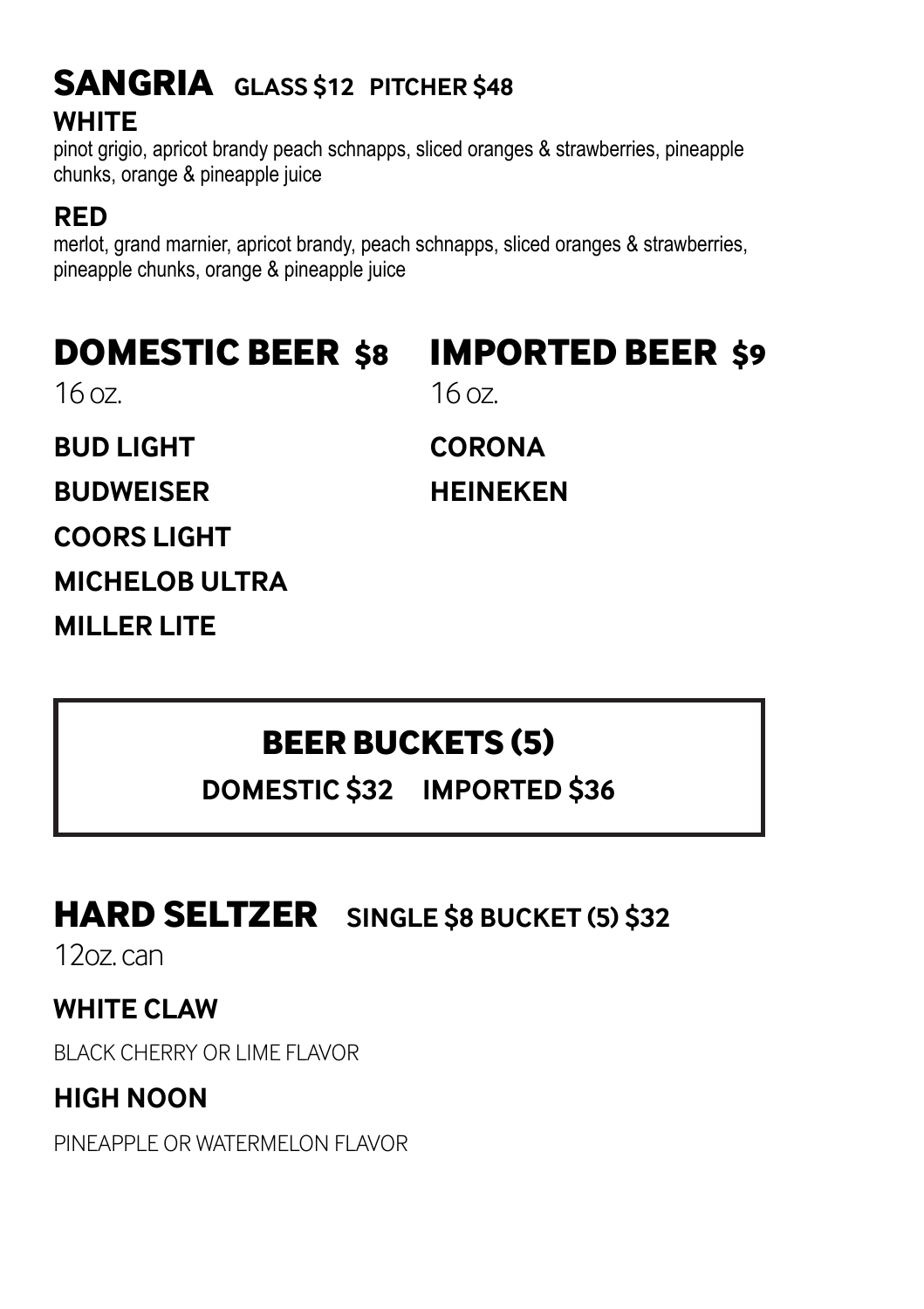| \$15<br><b>MIONETTO PROSECCO</b><br>venice, italy<br>\$16<br><b>DOMAINE CHANDON</b> | <b>BOTTLE</b> |
|-------------------------------------------------------------------------------------|---------------|
|                                                                                     |               |
| california                                                                          |               |
| \$145<br><b>NICOLAS FEUILLATTE</b><br>california                                    |               |
| \$192<br><b>MOET &amp; CHANDON IMPERIAL</b><br>reims, champagne                     |               |
| \$177<br><b>VEUVE CLICQUOT YELLOW LABEL NV</b><br>reims, champagne                  |               |
| \$620<br><b>DOM PERIGNON</b><br>reims, champagne                                    |               |

| <b>WINES</b>                                                     | <b>GLASS</b> | <b>HALF BOTTLE</b> | <b>BOTTLE</b> |
|------------------------------------------------------------------|--------------|--------------------|---------------|
| <b>HAMPTON WATER</b><br>rosé, languedoc, france                  | \$13         |                    | \$55          |
| <b>LARKAN ALUMINUM</b><br>rosé blend, california                 |              | \$18               |               |
| <b>SANTA MARGHERITA</b><br>pinot grigio, alto adige, italy       | \$12         |                    | \$66          |
| <b>KIM CRAWFORD</b><br>sauvignon blanc, marlborough, new zealand | \$11         |                    | \$66          |
| <b>SONOMA-CUTRER</b><br>chardonnay, russian river, california    | \$17         | \$34               |               |
| <b>LARKAN ALUMINUM</b><br>white blend, california                |              | \$18               |               |
| <b>CHALK HILL</b><br>pinot noir, sonoma coast, california        | \$13         | \$26               |               |
|                                                                  |              |                    |               |

All orders will receive an automatic 18% gratuity.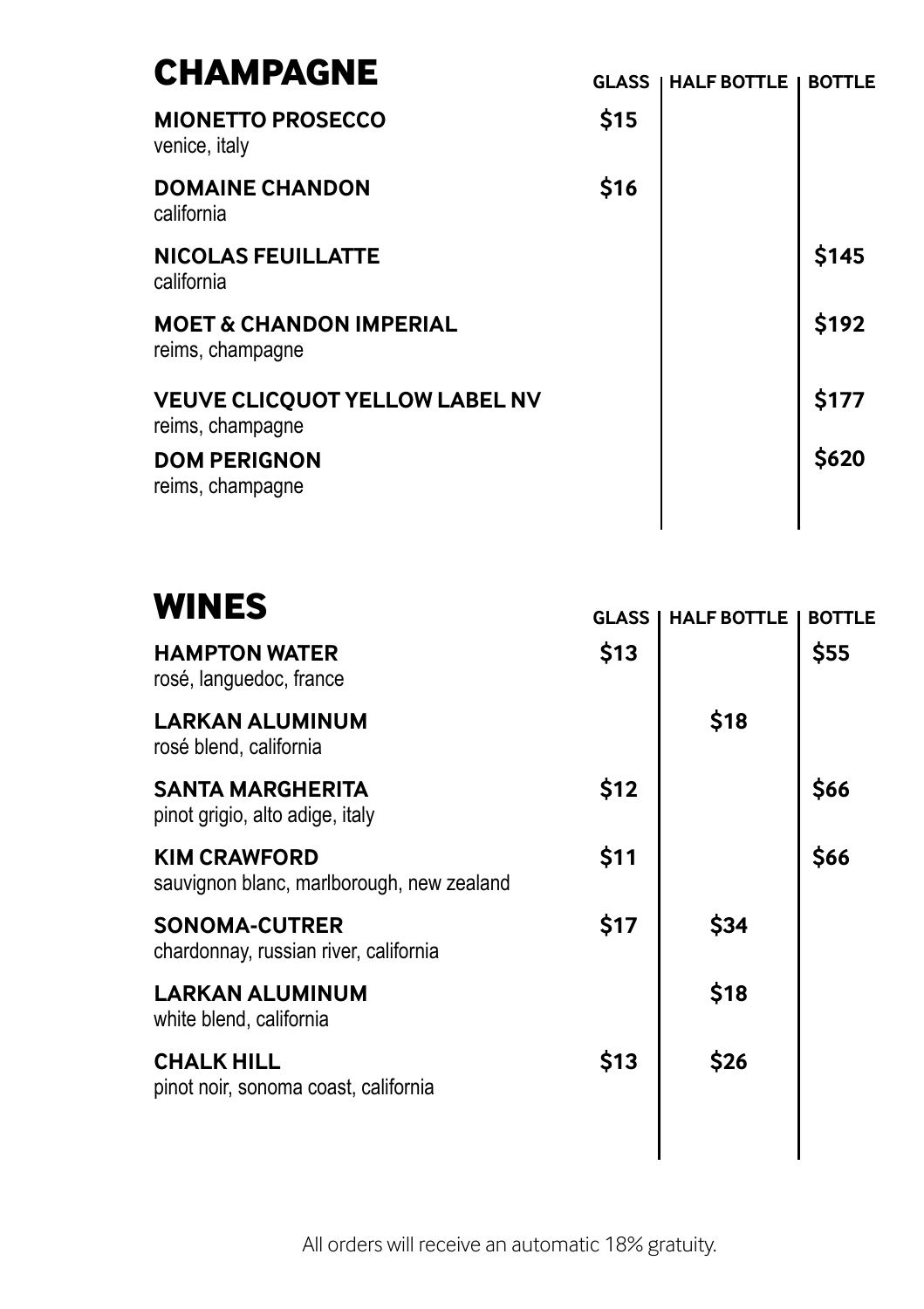| <b>MORNING SANDWICH</b><br>fresh baked croissant, 2 eggs, aged white cheddar, bacon,<br>citrus heirloom tomato, guacamole spread                                | S14         |
|-----------------------------------------------------------------------------------------------------------------------------------------------------------------|-------------|
| <b>MARY'S RESCUE</b><br>grey goose citron, house-made bloody mary mix, bacon, citrus heirloom<br>tomato, blue cheese stuffed olive, celery, pepperoncini pepper | <b>\$15</b> |
|                                                                                                                                                                 |             |

| ◡◡∟◡                                                                                                                                           |      |
|------------------------------------------------------------------------------------------------------------------------------------------------|------|
| <b>CHIPS &amp; SALSA</b><br>charred salsa, tortilla chips                                                                                      | \$10 |
| <b>GUACAMOLE</b><br>red onions, garlic, jalapeños, tomatoes, cilantro, tortilla chips                                                          | \$13 |
| <b>ROASTED GARLIC HUMMUS</b><br>grilled herb pita, vegetable crudités                                                                          | \$12 |
| <b>SHRIMP COCKTAIL</b><br>bloody mary cocktail sauce, lemon                                                                                    | \$17 |
| *SEARED TUNA BOWL<br>sushi rice, avocado crema, sriracha dressing                                                                              | \$21 |
| <b>SALADS</b><br>add herb grilled chicken breast \$9   sautéed salmon \$10<br>bronzed mahi-mahi \$11   add blackened shrimp skewer \$11        |      |
| <b>TRADITIONAL CAESAR</b><br>chopped romaine lettuce, parmesan, white anchovies, croûton                                                       | \$14 |
| <b>FLORIDA FARMERS</b><br>sliced heart of palm, cucumber, chayote squash, radish, carrots, avocado,<br>watercress, arugula, citrus vinaigrette | \$14 |
| <b>GREEK</b><br>romaine lettuce, oregano, tomatoes, olives, cucumbers, feta,<br>oregano vinaigrette                                            | \$14 |
| <b>TOMATO &amp; MOZZARELLA</b><br>basil, balsamic, crostini                                                                                    | \$15 |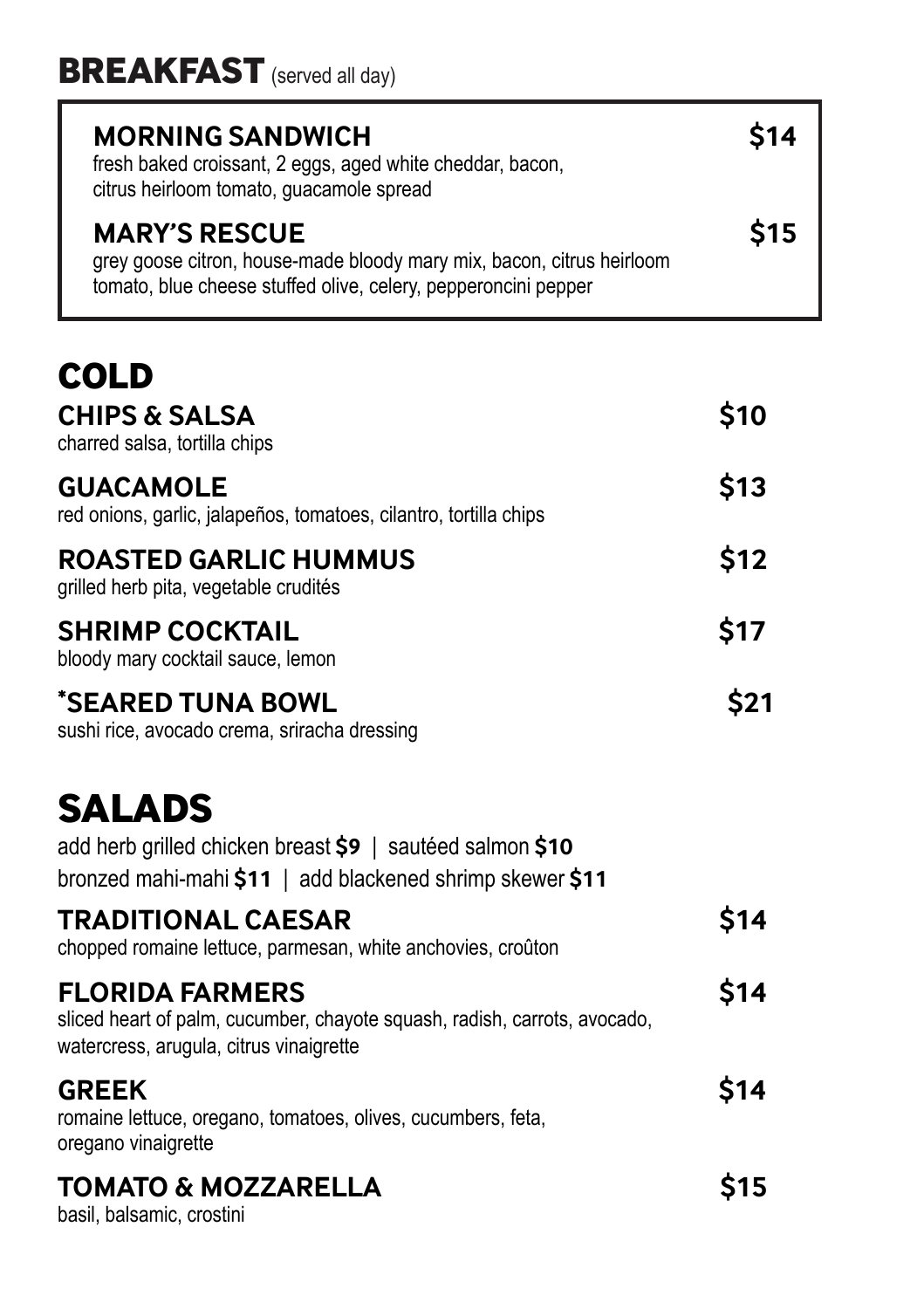| нот<br><b>CONCH FRITTERS</b><br>creole remoulade                                                        | \$13        |
|---------------------------------------------------------------------------------------------------------|-------------|
| <b>CHICKEN WINGS</b><br>spicy buffalo sauce, celery, blue cheese dressing                               | <b>\$16</b> |
| <b>MAHI FISH TACOS</b><br>bronzed mahi-mahi, cabbage slaw, salsa verde, chipotle yougurt, corn tortilla | \$16        |
| <b>MEXICAN STREET CORN</b><br>cotija cheese, chili, cilantro, lime crema                                | S9          |
| <b>CHICKEN TENDERS</b><br>coleslaw, choice of carolina bbq or honey mustard                             | <b>S16</b>  |

| <b>FLATBREADS</b>                                                 |      |
|-------------------------------------------------------------------|------|
| <b>MARGHERITA</b><br>tomato sauce, mozzarella, basil              | \$16 |
| <b>CARNE</b><br>tomato sauce, mozzarella, sausage, pepperoni, ham | \$17 |

Consuming raw or undercooked meats, poultry, seafood, shellfish, or eggs may increase your risk of foodborne illness, especially if you have certain medical conditions. \* Denotes raw item.